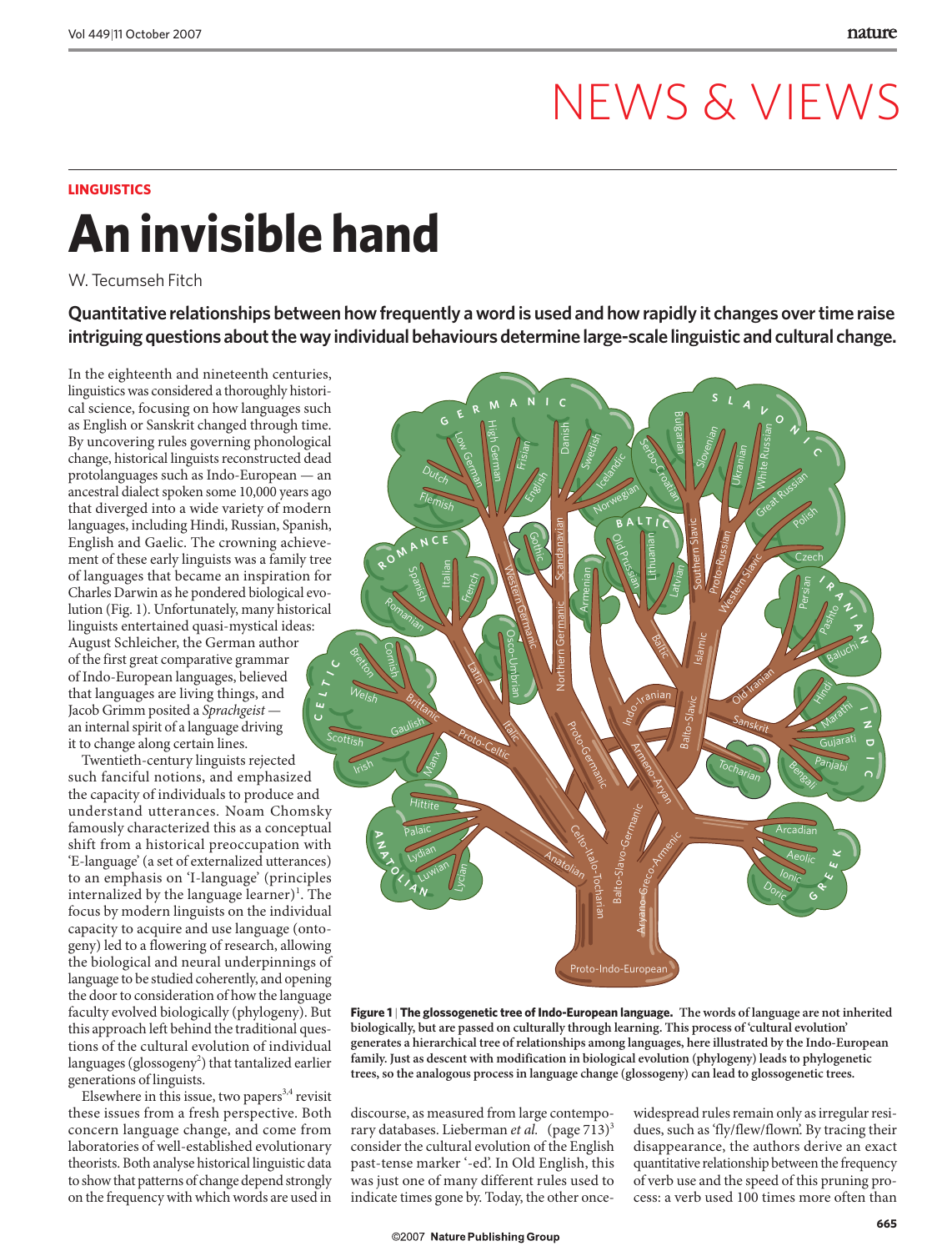#### **Box 1** | **The invisible hand in language change**

Language change at the 'macroscopic' level is often influenced in counter-intuitive ways by 'microscopic' changes in how individuals use language. A nice example is found in the historical phenomenon of pejoration in words referring to women, where respectable words acquire negative connotations over the centuries. A 'hussy' was once a perfectly respectable housewife, and 'wench' just meant 'young woman', but both terms now connote a woman of loose morals. And 'lady' — once used just for a woman of noble birth — is now the standard term for any woman.

Intriguingly, words for men generally don't suffer the same fate, and sometimes even improve their connotations ('knight' originally meant just a boy or retainer). Parallel patterns have occurred in other languages (for example, as with the German *Weib*, which suffered the fate of 'wench').

The most obvious explanation for this phenomenon is that language users (or at least those who have historically been responsible for recording

language — men) are consistently misogynistic. But a more convincing 'invisible hand' explanation invokes a simple individual rule: when talking to or about women, err on the side of politeness<sup>8</sup>. Given two options, one normal and one polite ('hussy' versus 'lady'), this rule, if applied widely and consistently, leads to 'lady' becoming the common form. 'Hussy' or 'wench', by comparison, become ever-less polite over time. The best intentions lead to pejoration as an unintended consequence. **W.T.F.**

another will regularize 10 times more slowly.

Pagel et al. (page 717)<sup>4</sup> take a broader approach, quantifying the rate at which related words (such as 'water' in English and *Wasser* in German) have been replaced by other forms (such as the French *eau*) during the cultural evolution of 87 Indo-European languages. Using frequency data from four different language corpora — sets of texts representing patterns of usage in English, Spanish, Russian and Greek — and sophisticated tree-based statistical methods over the whole glossogenetic tree, Pagel's group derives a relationship holding over millennia. The relationship explains 50% of the variation in replacement rates between different words — a level of statistical power rarely observed in the social sciences, particularly across a wide range of cultures.

Despite significant differences in their methods, both papers document the same general pattern: frequently used words are resistant to change. Relatively infrequent inflections such as 'help/holp' became regularized, whereas high-frequency English verbs retained their ancestral irregular state ('go/went' or 'be/was'). More generally, terms that occur with high frequency in Indo-European languages (such as 'one', 'night' or 'tongue') are resistant to substitution by new phonological forms. The realization that frequency of use has a significant role in language change is nothing new<sup>5-7</sup>. But the use of sophisticated methods developed in bioinformatics and genomics to quantify these relationships is an important step forward. We can expect similar approaches to be applied to a wide variety of languages, to determine whether the specific patterns uncovered in these papers also hold in non-Indo-European languages, such as Chinese or the Dravidian languages of southern India.

Documenting these relationships remains descriptive, not explanatory: quantifying their form does not tell us why such regularities exist. Schleicher might have characterized the situation with an E-linguistic metaphor, in terms of a struggle for survival among different word forms. But from an I-linguistic perspective, Chomsky would retort that the underlying explanation must come down to the individuals who learn and use the language. Pagel and his colleagues<sup>4</sup> consider two such possibilities. First, new phonological forms might arise less often for high-frequency words because errors of perception, recall or production are less common for frequently used words. Alternatively, such cultural 'mutations' might occur uniformly, but frequency of use would affect the probability of new variants being adopted by the population.

Crucially, these two possibilities are not necessarily in conflict. An adequate explanation for glossogenetic phenomena must incorporate individual and collective levels of description, and show why they are necessarily related. Part of the challenge is the apparent circularity of explanation inherent in evolutionary systems, where the output of one generation serves as the input to the next, and causes are no longer neatly separated from effects. Such difficulties are compounded in cultural evolution: glossogeny represents an intermediate descriptive level that changes on a slower timescale than ontogeny, but faster than phylogeny. Although we, as individuals, don't generally invent words or grammatical forms, our usage (mispronunciations, or slight semantic shifts, for example) will affect their future transmission, and the population's usage en masse will determine their fate across many generations. Thus, human languages such as French or Swahili are neither natural (as envisioned by Schleicher) nor artefacts made intentionally by individual humans. Like economic, political and religious systems, they are phenomena of a third kind<sup>8</sup>.

Although this distinction is intuitive (we apply it when distinguishing 'natural' languages such as English from 'artificial' ones such as Esperanto or C++), it remains relatively unexplored in linguistics. Theories concerning such phenomena have been developed more extensively in economics: the necessity of explaining 'macroscopic' phenomena in terms

of quite different 'microscopic' behaviours was first discerned by Adam Smith, who used the evocative metaphor of the "invisible hand" to describe how individuals working to maximize profit in their own self-interest benefit society as a whole by driving up the standards of goods and services on offer.

Where should we look to gain a deeper understanding of the invisible hand in the cultural evolution of language? A promising future direction is provided by recent attempts to fuse theoretical models of cultural evolution<sup>9</sup> to experimental investigations of social learning in the laboratory<sup>10,11</sup>. Experimental investigations of 'iterated learning' — similar to the game of Chinese whispers, where one participant's output serves as input for the next — can provide empirical data to inspire, and constrain, our theories. Sophisticated new theoretical models enable language-learning 'agents' to have both innate biases (in the form of so-called bayesian priors) and powerful statistical learning systems capable of discovering and using environmental regularities<sup>12</sup>. Such models demonstrate the possibility of a very indirect and sometimes non-intuitive relationship between the regularities emerging at the level of a whole population and the underlying generating forces (Box 1). These forces are individual behaviour and learning (social usage) and innate constraints (in Chomsky's terms, a 'language acquisition device', often called universal grammar).

An important implication of this new synthetic approach to glossogeny is that universals of language are not identical to universal grammar — although obviously related, the two concepts should not be conflated. Another is that cultural evolution can proceed independently of either phylogenetic evolution (the interests of our genes) or our own individual goals and interests. As the papers in this issue<sup>3,4</sup> make clear, cultural evolution can make language easier to learn by filtering out irregular 'noise'13 — as Lieberman *et al.* wryly point out<sup>3</sup>, every "rule is the tombstone of a thousand exceptions". But it can also preserve the irregular cases that make learning a new language difficult: every surviving exception remains a stumbling block for a thousand new language learners.

Nonetheless, as Pagel et al. suggest<sup>4</sup>, some of the most persistent 'cultural replicators' — memes $14$  — evolve as slowly as some genes. By documenting and quantifying such effects, this work opens the door to a diverse range of theoretical and empirical investigations. If there is ever to be a science of memetics<sup>15-17</sup> to rival that of genetics, it should proceed along these lines: combining careful quantitative analysis of well-documented linguistic changes with sophisticated theoretical models capable of taking into account the multilayered complexity of cultural evolution. W. Tecumseh Fitch is in the School of Psychology, University of St Andrews, Fife KY16 9JP, UK. e-mail: wtsf@st-andrews.ac.uk